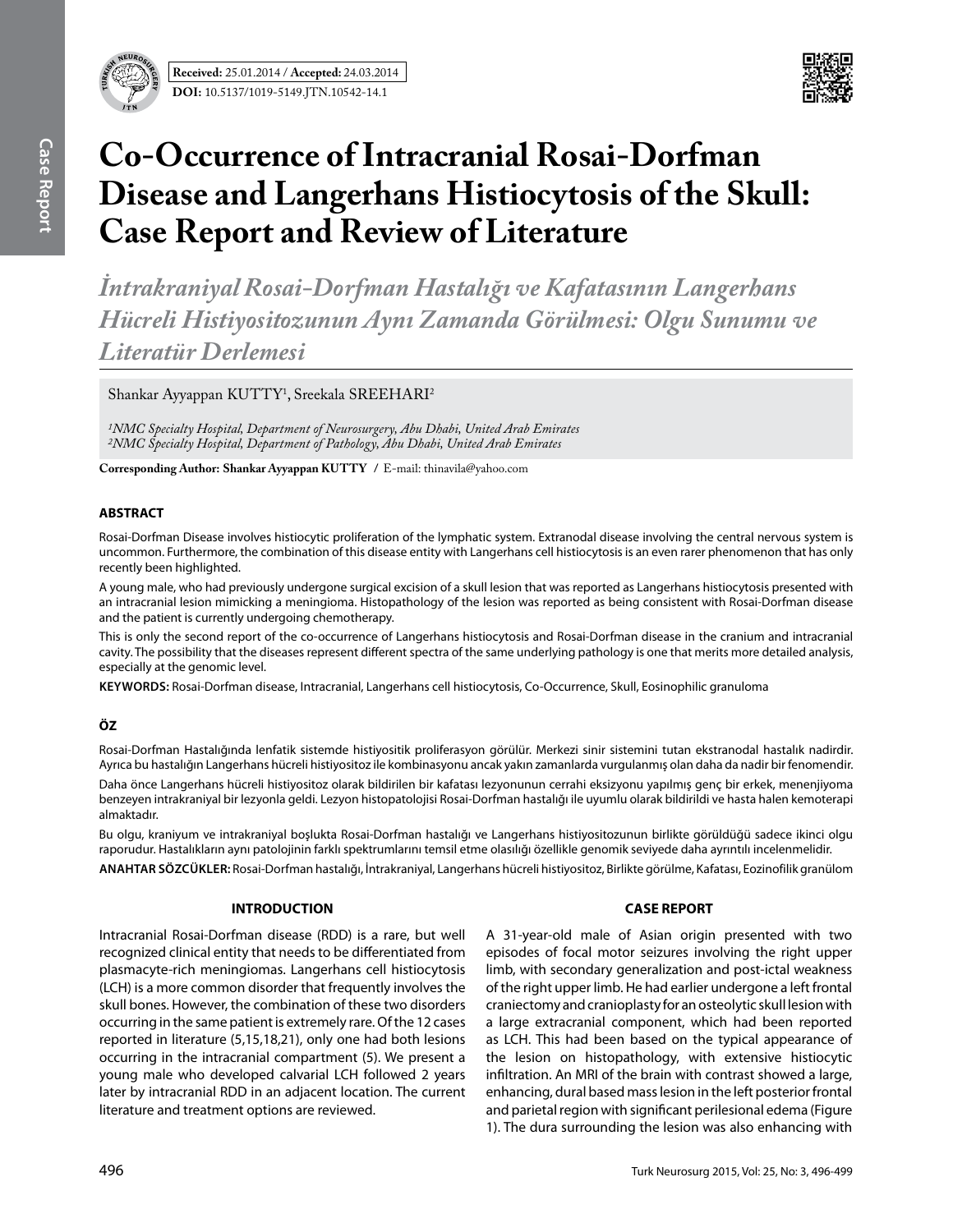contrast, and the image characteristics were consistent with a radiological diagnosis of a meningioma. There was another small (1cm) lesion in the anterior frontal area, which was also enhancing with contrast.

He underwent a left parietal craniotomy and excision of the mass under general anesthesia. The dura was found to be diffusely thickened in all directions. The lesion was firm, grayish white in color and relatively avascular. It was totally excised along with the surrounding dura. During the immediate post operative period, he had slight worsening of power in the right upper limb, but this recovered within 3 weeks with physiotherapy.

Grossly, the cut sections of the tumor were grey-white and homogenous with no areas of necrosis. It also demonstrated a vague fibrous appearance. Microscopically, the sections showed sheets of spindle fibroblastic proliferation in whorls and fascicles with collections of inflammatory cells composed of histiocytes, lymphocytes and plasma cells (Figure 2). There was no evidence of meningothelial nodules, but a spindle cell arrangement and histiocytic collections were noted (Figure 3).

The initial differential diagnoses considered in our case were inflammatory myofibroblastic tumour, plasma cell rich meningioma and inflammatory histiocytic lesions versus Langerhans cell histiocytosis. Langerhans histiocytes with their folded nuclei and eosinophil infiltrates were conspicuously absent in the intracranial lesion, as against their presence in the osteolytic lesion that had been excised two years earlier.

With this background a panel of immunohistochemistry was done to reach the final diagnosis. EMA and PR were negative, and this along with the lack of typical meningothelial nodules even after examining the entire tissue ruled out the diagnosis of meningioma.



**Figure 1:** Sagittal MRI scan with contrast showing the enhancing lesion and the dural tail.

Alk1 was negative and the cells were positive for SMA and Vimentin, which ruled out the diagnosis of inflammatory myofibroblastic tumour. So also the further sections highlighted the sheets of histiocytes with emperipolesis (22) and lack of eosinophils, which were highly characteristic of RDD. Nodular lymphoid aggregates and plasma cell collections were seen. This along with S-100 protein and Ki-1 positivity clinched the diagnosis of Rosai-Dorfman disease.

He was referred to the Oncologist for further evaluation and management, as there was a small lesion in the frontal region which could also represent the same pathology.

#### **DISCUSSION**

Rosai-Dorfman disease (RDD) was first described by Lucien Destombes (6) in 1965 and was recognized as a distinct clinicopathologic entity by Juan Rosai and Ronald Dorfman in 1969 (17). A review in 2005 by Hargett and Bassett found over 750 cases in literature (9). RDD is an idiopathic histiocytic proliferation affecting lymph nodes, with extranodal



**Figure 2:** Dura with H&E stain, 100x.



**Figure 3:** Dura with H&E stain, 400x, showing extensive histiocytosis.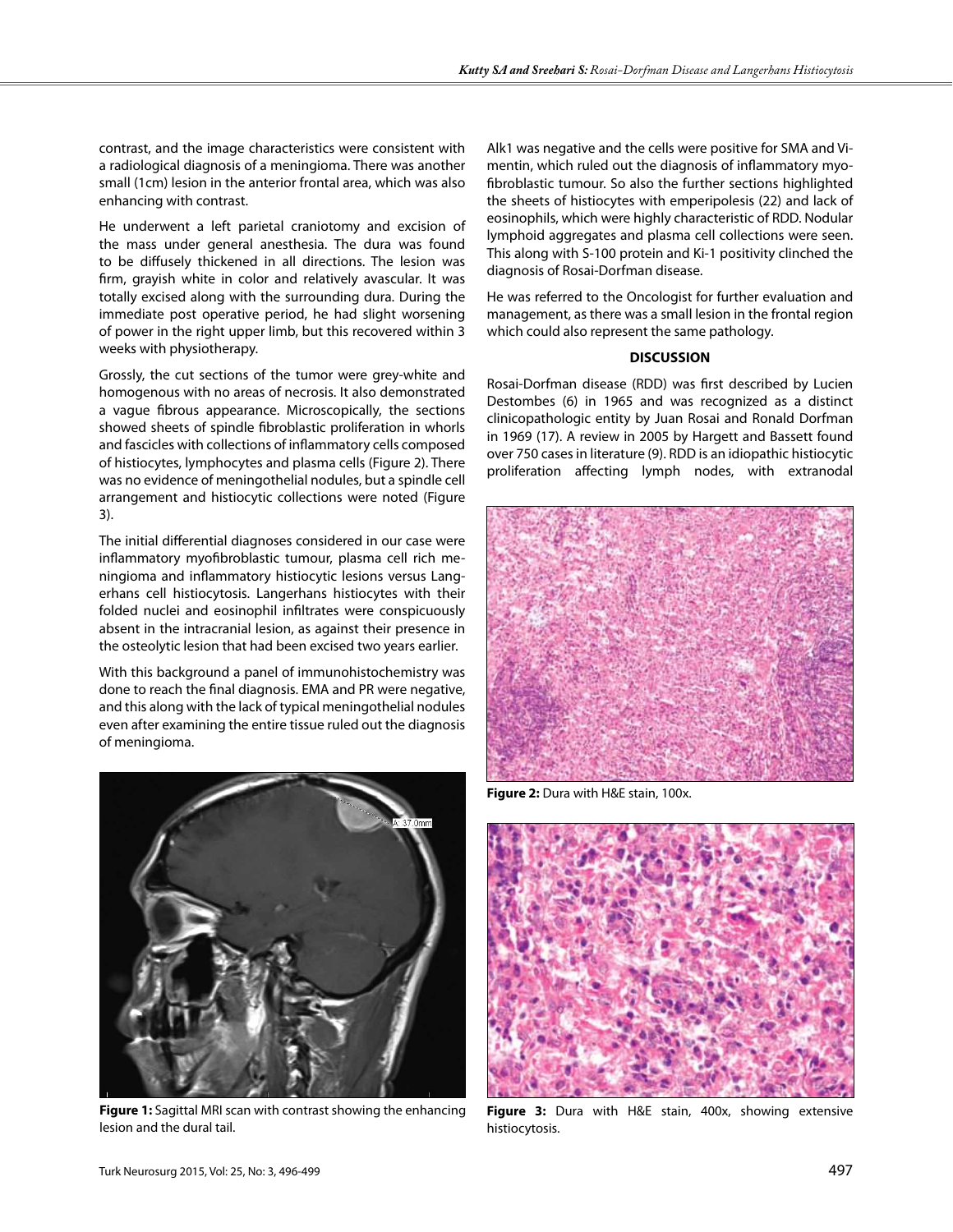involvement being reported in up to 43% of cases. Of these less than 5% show evidence of central nervous system and in 90% of these cases, the leptomeninges are afflicted (11).

Over 50 patients with Rosai-Dorfman disease involving the CNS have been reported (3, 8, 19). CNS Rosai-Dorfman disease shows a predilection for males, and typically presents during the 4th to 5th decade with the mean age of 39.4 years old (13).

Histopathologically, a sheet like or interspersed pattern of lymphocytes and histiocytes, with the latter demonstrating emperipolesis, is characteristic of RDD. Occasional neutrophils and eosinophils may be seen and background fibrosis may be noted in extranodal disease. On immunohistochemical examination, histiocytes are immunoreactive for S-100 protein, HAM 56, α1 antitrypsin, α1 chymotrypsin, lysozyme, Mac 387 and Ki-1, but CD 1a and EMA are negative (2,10,16,20).

Our case was interesting because with the past history of LCH and the radiological features and gross morphology of a meningioma in the present lesion, the histopathology was critical in redefining the management plan. While a meningioma could have been followed up with serial imaging after total excision, a diagnosis of RDD meant that he would have to undergo chemotherapy to prevent recurrence.

Langerhans cell histiocytosis (LCH) is a rare disease of neoplastic proliferation of monocyte-macrophage system, resulting in abnormal accumulation of activated dendritic cells and macrophages, also known as histiocytes, in various tissues. Bones are commonly affected and unifocal disease (previously known as eosinophilic granuloma) may be mistaken for osteomyelitis or primary malignancy of the bone. The lesions are characterized by Langerhans cells which are bone marrow derived cells of dendritic cell line with antigen presenting and processing properties (1, 4, 12).

RDD and LCH occurring in the same individual is an extremely rare occurrence, with only 12 reported cases in literature (5, 15, 18, 21). In these patients, the lesions showed evidence of both diagnoses simultaneously, except in two cases. One patient presented as LCH initially and a recurrence 10 months later showed only RDD (15). This was similar to our patient, who developed RDD two years after a diagnosis of bony LCH. The second case was undergoing chemotherapy for LCH, when he developed cutaneous papules that were diagnosed as RDD (21). However, we believe that this is the first report in literature of the two lesions occurring in the skull and intracranial compartment. The co-occurrence of these two disease entities have led to the hypothesis that they may have comparable cytokine-mediated mechanisms or that both manifestations could be due to divergent differentiation from a common precursor, or that the histiocytes have undergone a phenotypic switch (15, 18). The latter is particularly relevant when RDD follows LCH, where prior chemotherapy may have induced a change in the histiocytes.

While some patients have shown spontaneous resolution of the lesion, total surgical excision appears to be the treatment

of choice in intracranial RDD, especially when the lesions produce mass effect. Where this is not possible, as in our case with diffuse infiltration of the dura, adjuvant chemotherapy, radiotherapy or prolonged steroid therapy may be useful in controlling the disease (7, 14).

### **CONCLUSION**

RDD and LCH occurring in the same patient is very rare but is being recognized more often with modern histopathological techniques. Though there are various postulates for this phenomenon, such as the two diseases representing different poles of the same spectrum or the Rosai-Dorfman disease being the result of chemotherapy induced changes in patients with LCH, the exact pathology can be elucidated only when more patients are available for detailed genomic studies.

#### **REFERENCES**

- 1. Ahmed M, Sureka J, Koshy CG, Chacko BR, Chacko G: Langerhans cell histiocytosis of the clivus: An unusual cause of a destructive central skull base mass in a child. Neurol India 60: 346-348, 2012
- 2. Andriko JA, Morrison A, Colegial CH, Davis BJ, Jones RV: Rosai-Dorfman disease isolated to the central nervous system: A report of 11 cases. Mod Pathol. 14: 172–178, 2001
- 3. Azoulay R, Brisse H, Freneaux P, Ferey S, Kalifa G, Adamsbaum C: Lacrimal location of sinus histiocytosis (Rosai-Dorfman-Destombes disease). AJNR 25: 498-500, 2004
- 4. Azouz EM, Saigal G, Rodridgez MM, Podda A: Langerhans' cell histiocytosis: Pathology, imaging and treatment of skeletal involvement. Pediatr Radiol 35: 103-115, 2005
- 5. Cohen-Barak E, Rozenman D, Schafer J, Krausz J, Dodiuk-Gad R, Gabriel H, Shani-Adir A: An unusual co-occurrence of Langerhans cell histiocytosis and Rosai-Dorfman disease: Report of a case and review of the literature. Int J Dermatol 53(5):558-563, 2014
- 6. Destombes P: Adenitis with lipid excess, in children or young adults, seen in the Antilles and in Mali (4 cases). Bull Soc Pathol Exot Filiales 58: 1169-1175, 1965, (in French)
- 7. Di Rocco F, Garnett MR, Puget S, Pueyerredon F, Roujeau T, Jaubert F, Sainte-Rose C: Cerebral localization of Rosai-Dorfman disease in a child. J Neurosurg 107 Suppl 2:147–151, 2007
- 8. Gupta DK, Suri A, Mahapatra AK, Mehta VS, Garg A, Sarkar C, Ahmad FU: Intracranial Rosai-Dorfman disease in a child mimicking bilateral giant petroclival meningiomas: A case report and review of literature. Childs Nerv Syst 22:1194- 1200, 2006
- 9. Hargett C, Bassett T: Atypical presentation of sinus histiocytosis with massive lymphadenopathy as an epidural spinal cord tumor: A case presentation and literature review. J Spinal Disord Tech 18: 193-196, 2005
- 10. Huang HY, Liang CL, Yang BY, Sung MT, Lin JW, Chen WJ: Isolated Rosai-Dorfman disease presenting as peripheral mononeuropathy and clinically mimicking a neurogenic tumor. Surg Neurol 56: 344–347, 2001